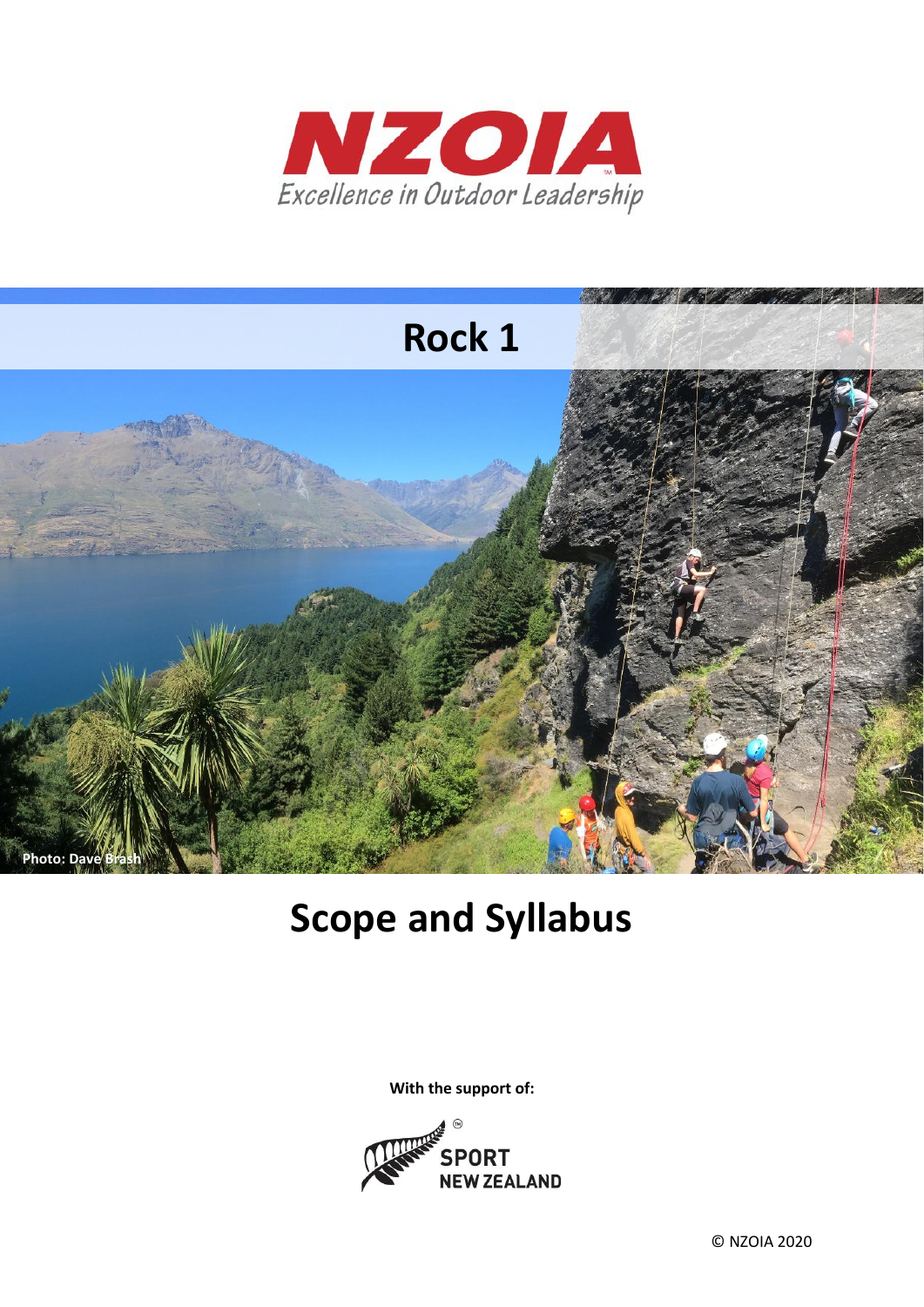## **NZOIA™ Rock 1 Scope**

#### **Rock 1 Profile**

The NZOIA Rock 1 is able to:

- Plan and prepare top rope climbing and abseiling experiences
- Lead and manage groups top rope climbing and abseiling
- Apply effective safety management
- Instruct the rock climbing skills required for positive, educational and safe experiences
- Prepare and deliver teaching sessions
- Role model and promote accepted environmental practices
- Provide interpretive information about sites visited

#### **Scope**

The holder of this qualification can organise, instruct and guide bouldering, top rope climbing and abseil experiences at single pitch rock climbing sites, using fixed and placed protection anchors.

#### **Prerequisites**

Be a current Full Member of NZOIA

Be 20 years old or over

Hold a current First Aid Certificate (minimum of a 12 hour or 2 day course including some direct contact with course tutors)

Have the following experience as evidence in a logbook:

**Total experience** – at least 40 days rock climbing experience (a rock climbing day is considered to be at least 4 hours climbing and no less than 4 climbs) including at least 10 sessions using placed protection. Logged experience will include:

**Personal experience** – at least 20 days personal climbing including at least three different climbing areas of different rock types and leading a minimum of grade 15 sport route

**Instructional experience –** at least 10 days instructing/guiding rock climbing including 5 abseil sessions.

The prerequisite experience requirements are minimums, extra days are recommended so that a broad range of experience is gained. Experience will include co-instructing/guiding or working as an assistant instructor/guide.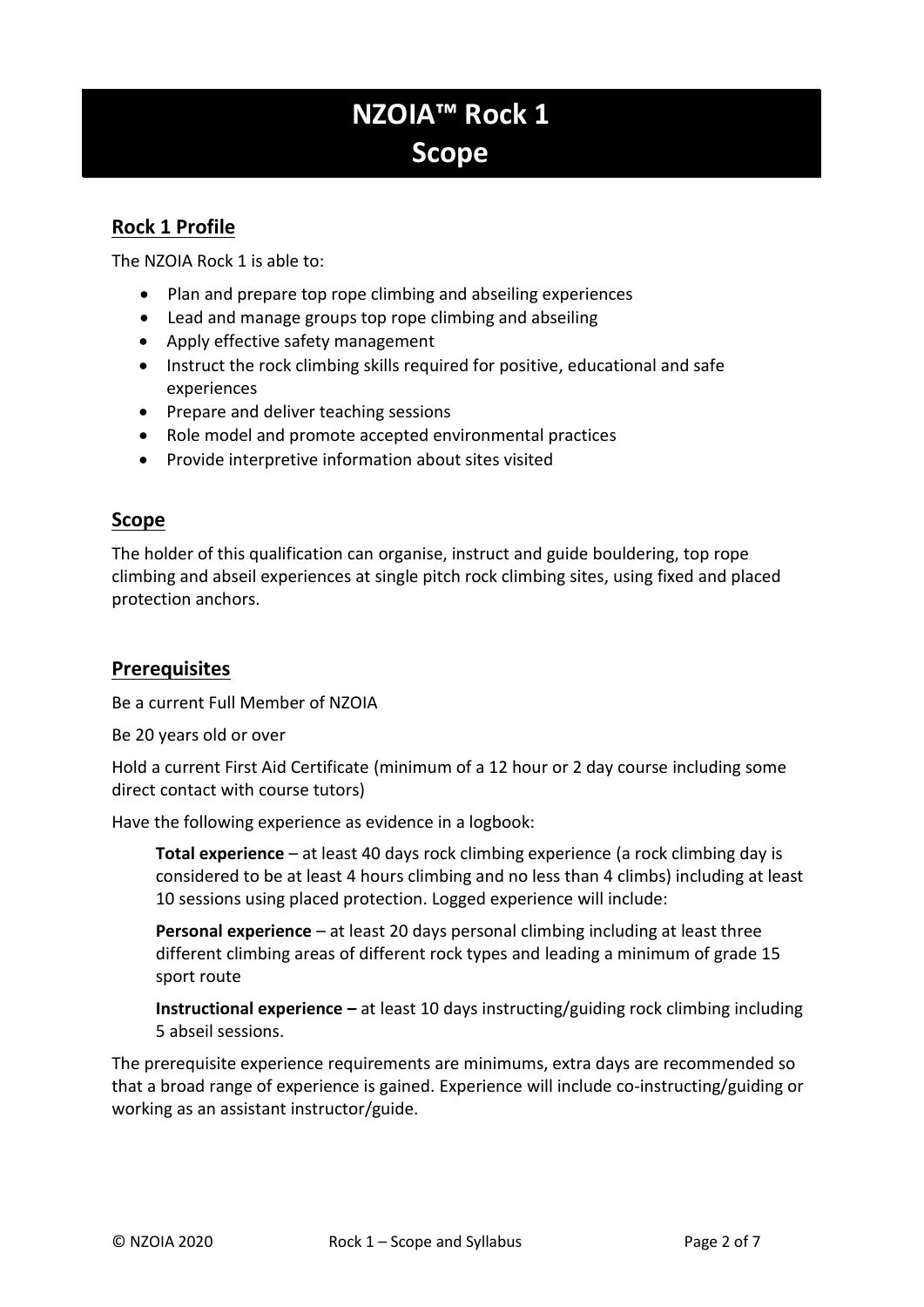#### **Registration and Revalidation**

Registration and revalidation with NZOIA provide proof of currency for NZOIA qualification holders.

#### **Progressing to NZOIA Rock 2**

As the Rock 1 gains more experience, they can progress to gaining the NZOIA Rock 2 qualification. The steps they can follow include:

- Gaining the experience outlined in the NZOIA Rock 2 prerequisites
- Gaining the NZOIA Sport Climbing Endorsement
- Attending an NZOIA Rock 2 training course
- Working with an NZOIA Rock 2 holder

### **Syllabus**

#### **Assessment Notes**

The syllabus outlines what the content of the assessment will include and gives an idea of what assessment tasks the candidate will be asked to complete. All judgements on how the candidate meets the syllabus must be based on current good practice and industry standards.

Assessors use three types of direct evidence to judge a candidate's competency:

- Written questions/assignment
- Oral questions and discussion
- Observation of practical tasks

The scope of Rock 1 is instructing/guiding bouldering, top rope climbing and abseiling experiences. When skills such as personal lead climbing techniques or constructing anchors are assessed, it is the candidate's competency to do these skills personally that are assessed, not their ability to teach or instruct these skills.

#### **Technical Competence**

#### **1. Describe rock climbing history and ethics**

The candidate will have an understanding and awareness of:

- **1.1** The development of rock climbing as a sport and current developments and trends
- **1.2** The NZ Alpine Club Code of Conduct for Rock Climbers
- **1.3** Any ethical issues for climbing areas visited e.g. use of top ropes, bolts, pegs, chalk, aid, modification of the climb/rock-chipping, cleaning, gardening, pruning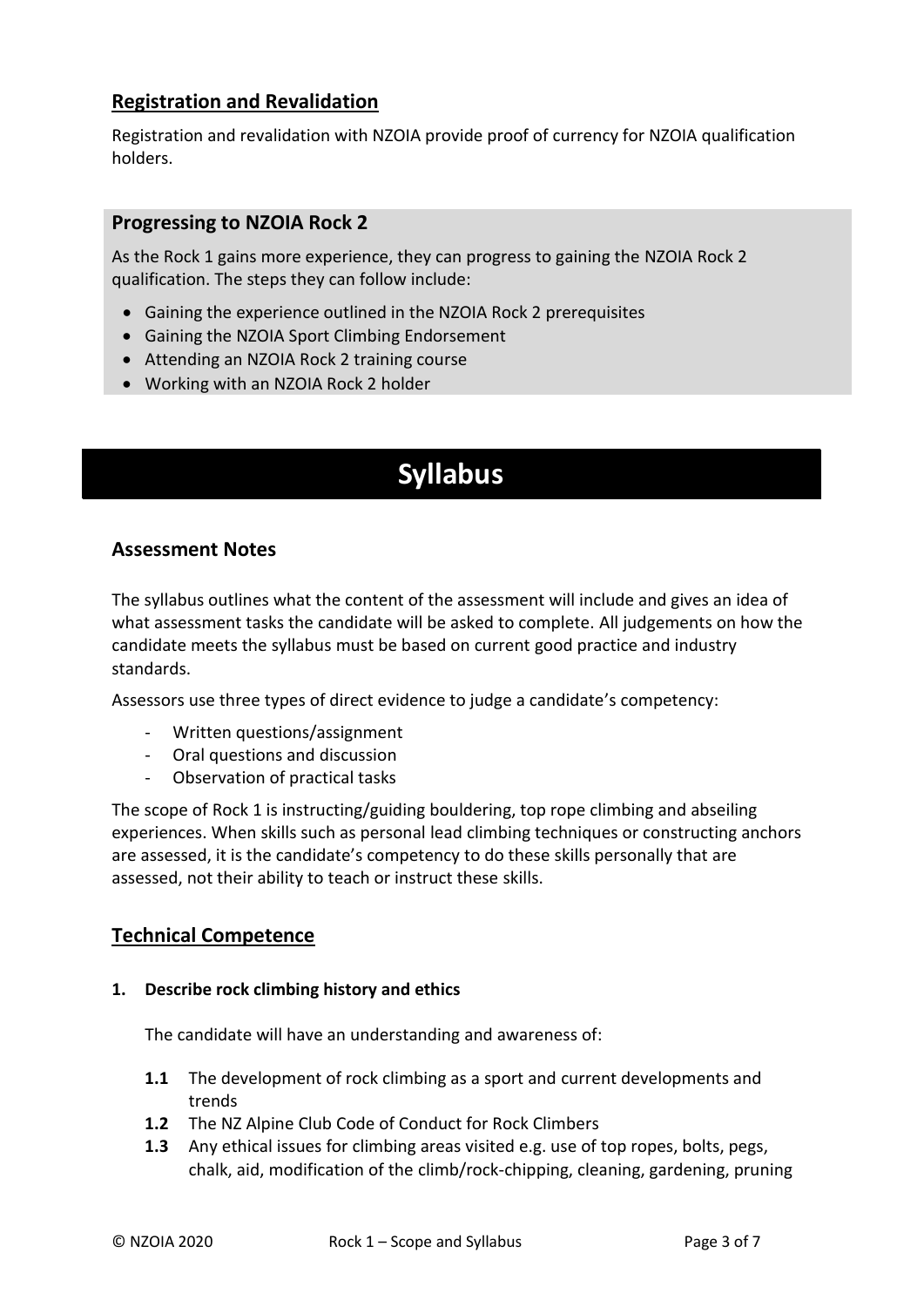#### **2. Demonstrate the care and correct use of rock climbing equipment and clothing**

The candidate will:

- **2.1** Use equipment that is in good condition, well maintained and is used in accordance with the manufacturer's recommendations and current good practice
- **2.2** Describe the advantages and disadvantages of current equipment used for rock climbing and reasons for choice e.g. static rope, dynamic rope, tubular tape, abseil devices, prusik cord, harnesses, helmets, karabiner types, belay devices
- **2.3** Complete a pre-activity check of equipment and describe how to identify worn equipment e.g. surface wear of ropes and tapes and harnesses, internal damage to ropes, wear and stress to metal of karabiners and belay/abseil devices, wear and stress to helmets, recommended maximum life for use of equipment
- **2.4** Demonstrate the efficient uncoiling and coiling of a rope
- **2.5** Carry and use the appropriate clothing for the environmental conditions

#### **3. Construct a variety of safe and efficient anchor systems**

The candidate will construct at least two anchor systems, which demonstrate the use and understanding of:

- **3.1** Secure anchors which; minimise potential shock loading, share the load, have minimal angles, have redundancy, allow ropes to run smoothly and minimise wear
- **3.2** Passive placed protection e.g. wires, stoppers, hexes
- **3.3** Active placed protection e.g. spring-loaded camming devices
- **3.4** Fixed protection e.g. bolts, chains, bollards, trees or threads
- **3.5** Linking multi-point anchors (defined as three or more)

Anchor systems can use a mix of protection types but at least two must include placed protection. One anchor system may be constructed at ground level but at least one must be constructed at height i.e. the top of a crag

#### **4. Construct a top rope climbing system**

The candidate will construct a top rope climbing system ready for operation within 20 minutes, which demonstrates:

- **4.1** Secure anchors which; minimise potential shock loading, share the load, have minimal angles, have redundancy, allow ropes to run smoothly and minimise wear
- **4.2** The rope positioned over the intended route
- **4.3** The use of a personal safety system while exposed to a potential fall during set up

#### **5. Construct a client abseil system**

The candidate will construct an abseil system ready for operation within 30 minutes, which demonstrates:

**5.1** Secure anchors which; minimise potential shock loading, share the load, have minimal angles, have redundancy, allow ropes to run smoothly and minimise wear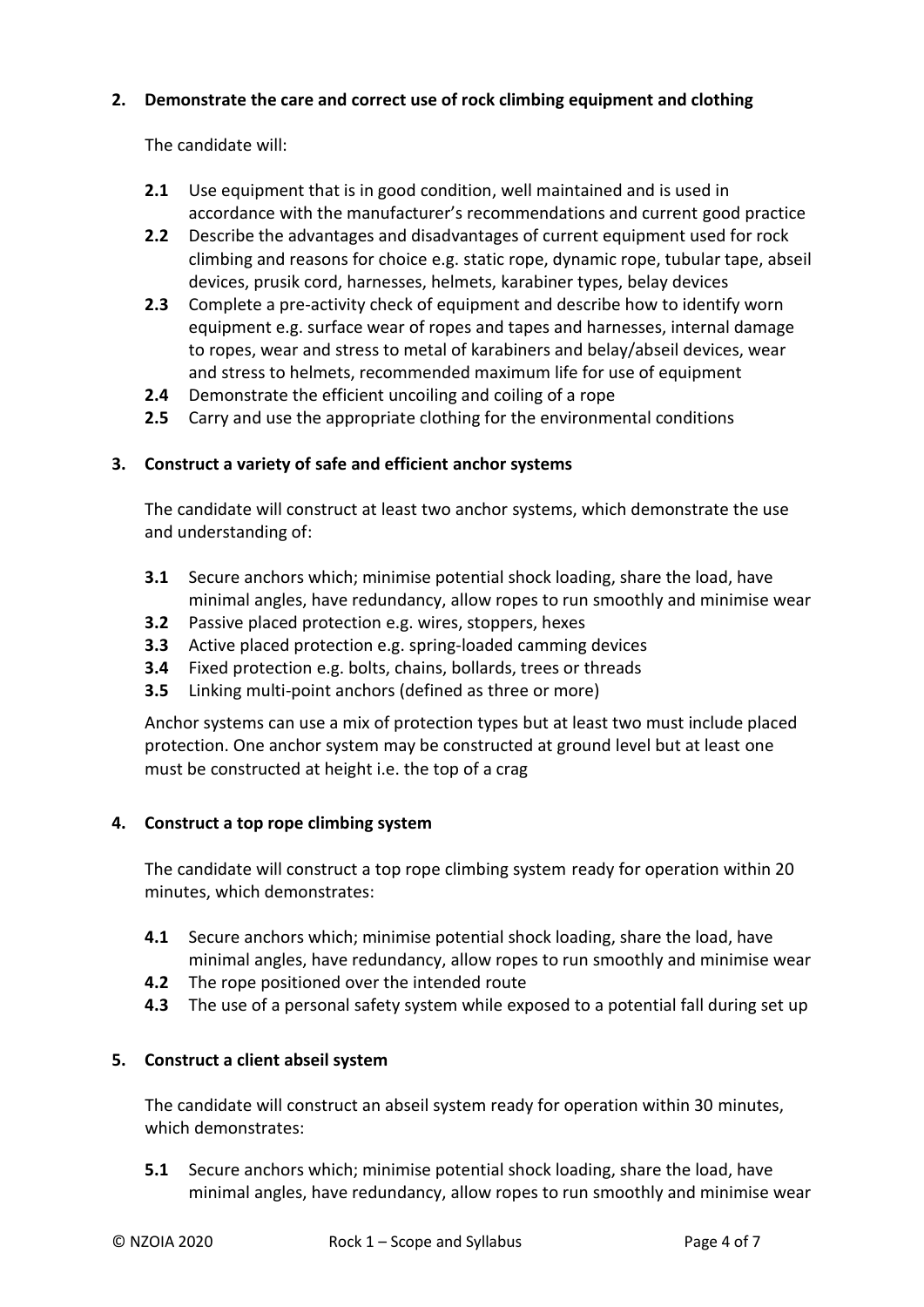- **5.2** A set up suitable for use by novice clients, with the focal point situated to provide an easy and safe attachment point and transition to abseiling
- **5.3** Separate abseil and client safety lines which are releasable and comply with current good practice and industry standards
- **5.4** The use of a personal safety system while exposed to a potential fall during setup

#### **6. Demonstrate safe and efficient personal climbing techniques**

The candidate will lead climb a grade 15 bolted route and demonstrate:

- **6.1** Leading the climb and leaving it set up for top roping
- **6.2** Clearing a sport route after top rope use
- **6.3** The climbing moves required for a participant to complete a grade 15 sport route

#### **7. Demonstrate safe and efficient belaying technique**

The candidate will demonstrate:

- **7.1** Using both a manual locking (e.g. ATC, Reverso) and brake-assisted (e.g. Grigri, Cinch) belay device (one type of device could be demonstrated on the model client day)
- **7.2** An understanding of the advantages and disadvantages of at least two different belay systems or devices
- **7.3** Systematic checking before the climber leaves the ground
- **7.4** Clear communication with a lead climber including anticipating the climber's movement and paying out and taking in the rope as required
- **7.5** Lowering the climber safely, smoothly and efficiently

#### **8. Demonstrate rock climbing and abseiling rescue skills**

The candidate will demonstrate:

- **8.1** A top rope rescue that includes; top rope tension maintained, take over belay, belay tied off, prusik access up rope to client and a two person self-protected abseil to ground (the guideline time to complete this rescue is 15 minutes)
- **8.2** How to deal with an upside down abseil client
- **8.3** Releasing the abseil rope to free jammed clothing or hair
- **8.4** A controlled lower of an abseil client using the safety rope
- **8.5** Abseiling to an injured or stuck abseil client and assisting them to the ground

#### **The Environment**

#### **9. Role model and promote accepted environmental practices**

The candidate will:

**9.1** Demonstrate and/or describe the responsibilities to land owners and other users, including access protocols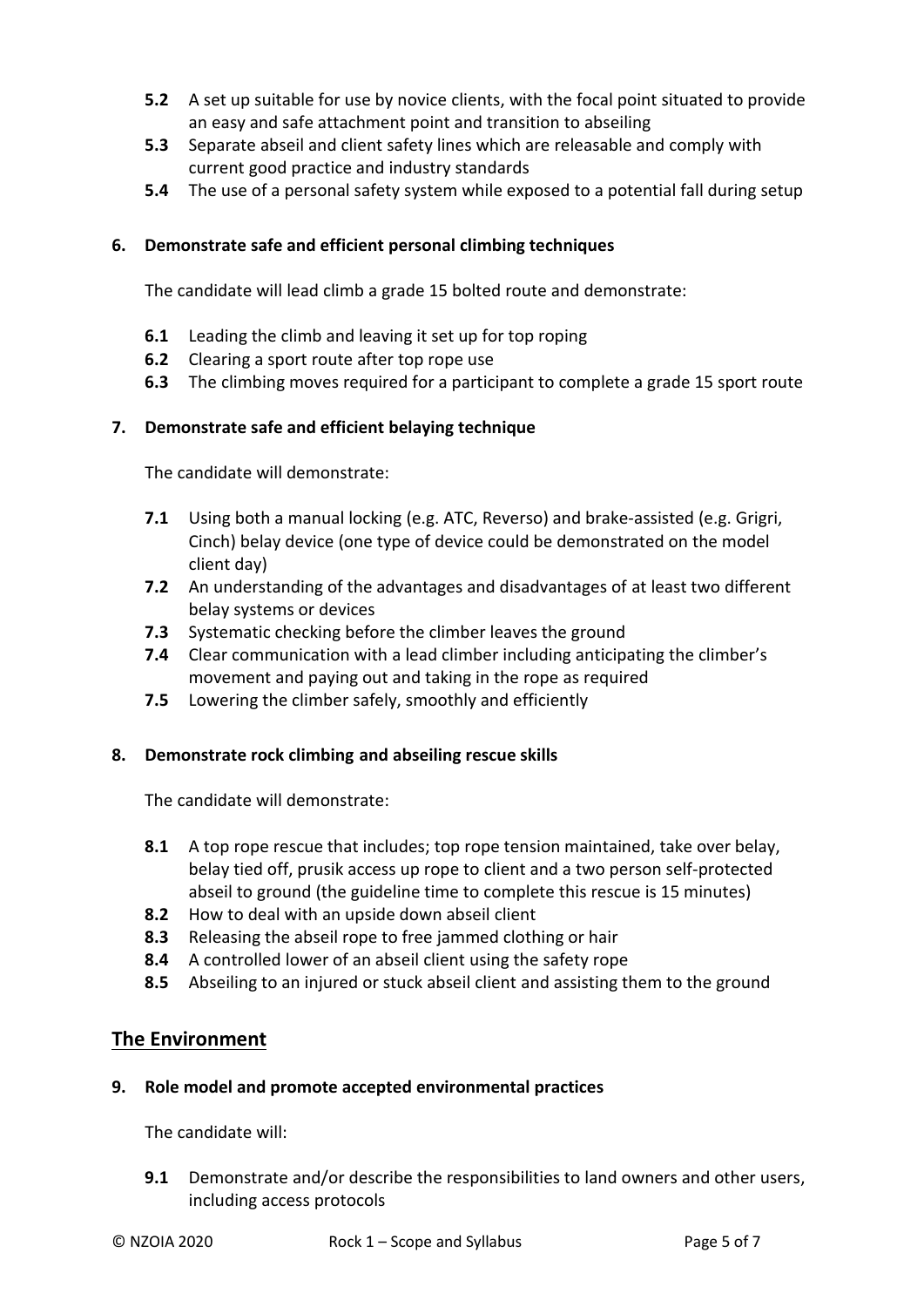- **9.2** Role model and promote the NZ Alpine Club Code of Conduct for Rock Climbers
- **9.3** Role model and promote the principles of Leave No Trace

#### **10. Demonstrate and/or describe cultural and environmental knowledge and interpretation of climbing sites visited**

The candidate will understand, and provide interpretive information about:

- **10.1** The natural and cultural history of the area
- **10.2** The geology of the climbing site
- **10.3** Local flora and fauna

#### **Group Management and Leadership**

#### **11. Plan and prepare a top rope climbing and abseiling experience**

The candidate will prepare a written risk management or activity management plan which:

- **11.1** Identifies any hazards of the climbing site and the risk management strategies to minimise or avoid the impact of these identified hazards
- **11.2** Contains a relevant weather forecast and identifies any implications of the weather forecast for the planned session
- **11.3** Outlines emergency procedures

#### **12. Lead and manage a group during a top rope climbing and abseiling session**

The candidate will be responsible for a group during a top rope climbing and abseiling session and demonstrate:

- **12.1** Effective group briefing including setting boundaries/safe areas and ground rules
- **12.2** Coaching, encouraging, motivating clients to ensure they are interested and engaged, and have a fun and positive experience
- **12.3** Managing two top ropes consecutively
- **12.4** Supervising and coaching climbers and belayers
- **12.5** Establishing rapport with clients and having an awareness of their emotional, cultural or other needs

#### **13. Apply effective safety management**

The candidate will:

- **13.1** Demonstrate checking climbing and abseiling routes for hazards e.g. loose rocks
- **13.2** Use an effective communication and checking system with clients during the rock climbing and abseiling sessions
- **13.3** Have a first aid kit and be able to deal with first aid situations if required
- **13.4** Never compromise their personal safety or the safety of their clients
- **13.5** Demonstrate safe practices and good judgement and decision making within the scope of this qualification